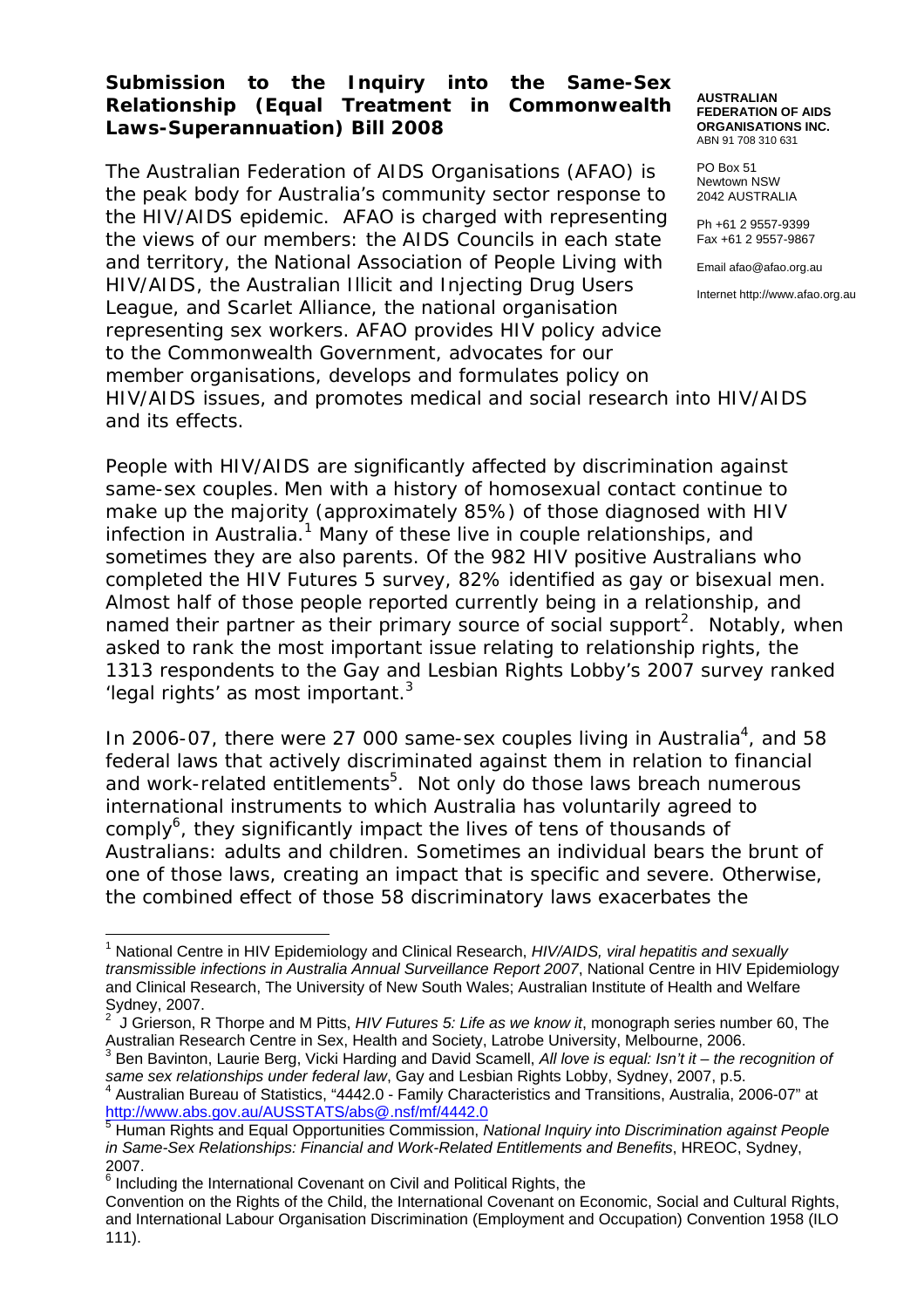homophobia and social exclusion experienced by many, which in turn negatively impacts the health and wellbeing of individuals and the communities in which they live. Numerous reports have revealed poor health indicators resulting from the social exclusion of same-sex attracted people, for example, markedly higher levels of depression<sup>7</sup>, and drug and alcohol abuse<sup>8</sup>.

AFAO applauds the intention of the *Same-Sex Relationships (Equal Treatment in Commonwealth Laws— Superannuation) Bill*, and the Government's attempts to expedite the passing of the bill as a means to avoid the delays anticipated when the omnibus bill is considered later this year. It is vital that the Bill's benefits are passed on to those directly affected as soon as possible.

This Bill aims to regulate a very specific set of circumstances; the payment of reversionary superannuation benefits upon the death of a Commonwealth superannuation scheme member, and the related taxation treatment of superannuation benefits: a process similar to that already undertaken by every Australian state and territory in relation to their own superannuation schemes. Despite the limited scope of this bill, it is important as superannuation is now a vital component in many Australians' attempts to gain financial security for themselves and their families.

In theory, there is bipartisan agreement for the removal of discrimination against same-sex partners and their children, so that they may be treated in the same way as married and heterosexual de-facto partners, and their children. In fact, the Bill's associated second reading speeches reflect something of a tussle over which political party has historically exerted greatest commitment to the removal of discrimination against same-sex attracted people. Despite that, some members' concerns have delayed passing of the Bill and resulted in its referral to your inquiry. This submission will now address the key concerns outlined by the numerous members of parliament addressing the Senate during the second reading of the bill on 28 May 2008.

## • **Allegations that this is the Government's attempt to sneak in 'gay marriage' and other associated controversial practices**

Much to the frustration of many same-sex attracted people and their advocate organisations, this allegation seems extremely unlikely given the Government's tightly held and frequently repeated policy position against gay marriage. Instead, the structure proposed by the bill would appear to allow equitable treatment to same-sex couples, while keeping marriage as an elite union of heterosexual couples.

# • **Use of the term 'couple relationship'**

 $\overline{a}$ 7 M.Pitts, A.Smith, A.Mitchell, S.Patel, *Private Lives: A Report on the Health and Wellbeing of GLBTI Australians*, Australian Research Centre in Sex, Health and Society, La Trobe University, Melbourne, 2006.  $p.31.$ <sup>8</sup>

Attorney General's Department of NSW, *You Shouldn't Have to Hide to Be Safe: A Report on Homophobic Hostilities and Violence Against Gay Men and Lesbians in NSW*, NSW Government, Sydney, 2003, p.43.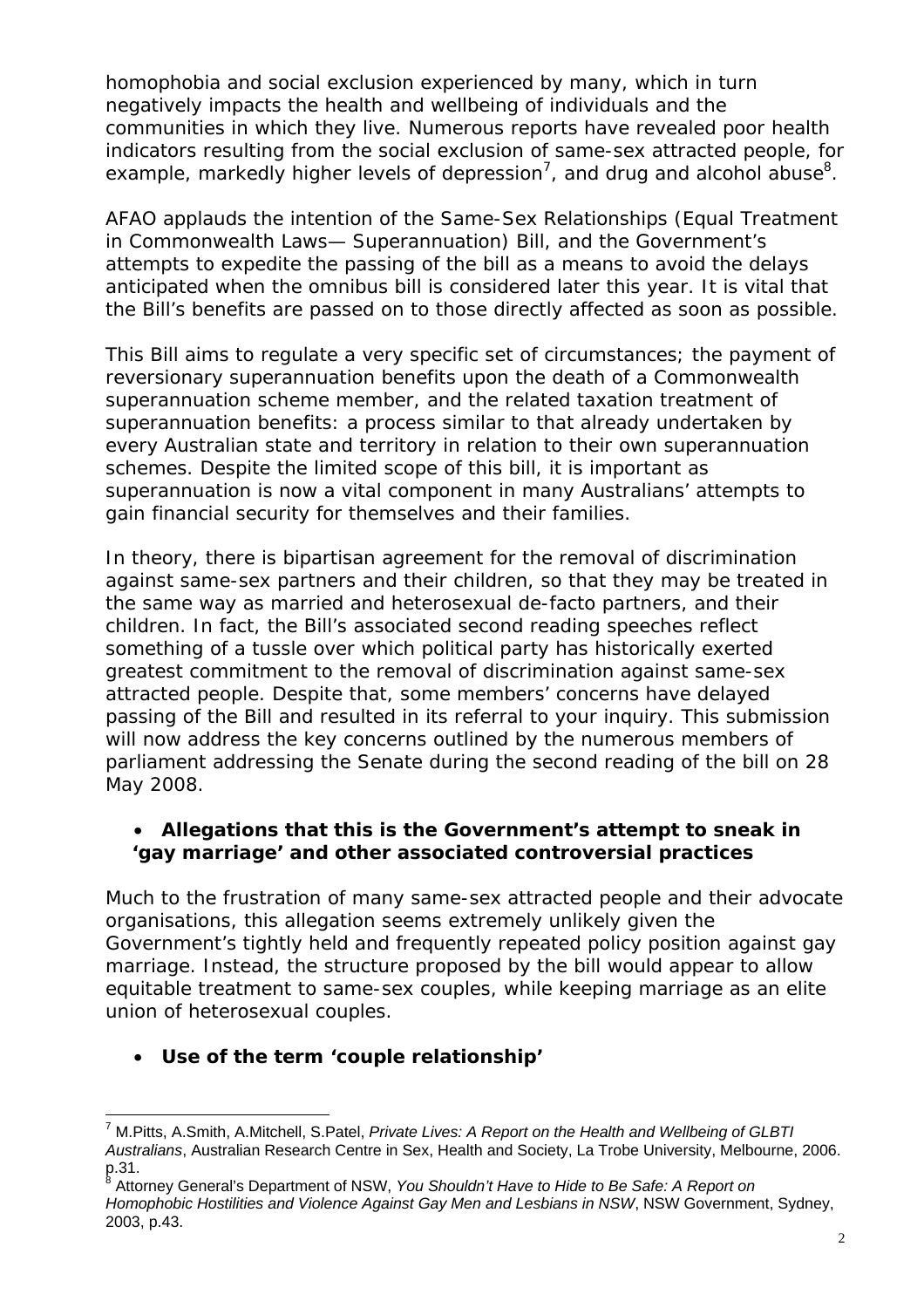Several members of the Opposition argued against the use of the term 'couple relationship' to define those to whom the superannuation provisions may apply, arguing it devalues the traditional status of marriage. This is a furphy as the existing superannuation provisions already include both married people and those in de-facto relationships under the term 'marital relationship': marriage is not the exclusive criteria for eligibility. As the Attorney-General has argued, in this case "removing discrimination is about making sure that same-sex couples are recognised for all practical purposes and have the same entitlements as opposite-sex de facto couples"<sup>9</sup>.

Similarly, the leader of the Opposition argued against 'marriage' being reduced to one among several classes of permanent domestic relationships in Australia. Well, to put it bluntly, marriage **is** one among several classes of permanent domestic relationships in Australia. This bill does not 'reduce' marriage to that status. The bill does not seek to prioritise different categories of intimate couple relationships; neither insisting 'marriage' remains at the top of a hierarchy nor be reduced to an equal or lesser footing.

## • **Use of the term 'interdependency relationship'**

The 1 July 1994 amendment to the *Superannuation Industry (Supervision)*  Act which allowed 'interdependency' relationships to be classified 'dependant', facilitated people in same-sex relationships being able to leave their private super death benefits to their partner. While this amendment was a welcome improvement, its limitations have clearly revealed themselves. Under migration law and defence force instructions<sup>10</sup>, a same-sex couple seeking to qualify as an interdependency relationship must prove similar relationship characteristics as an opposite-sex couple, but under superannuation law, the 'interdependency' criteria shifts the focus towards a *carer* relationship, meaning some same-sex couples will be excluded from superannuation benefits available to an opposite-sex couple in the same circumstances.

Unlike heterosexual de-facto couples who must meet the criteria of a 'spouse', a same-sex partner can only be conferred a death benefit after superannuation trustees have considered numerous highly intrusive factors relating to their relationship. This invasive and overly-complicated process is not the appropriate mechanism for bringing equality to same-sex couples. 'Interdependency' should be reserved for non-couples.

In fact, the relegation of same-sex couples to a separate category that includes other interdependent people who are not members of a 'couple' (eg. two elderly friends or siblings living with, and caring for, each other) is of itself highly problematic. Not only does it fail to represent the reality of samesex couples, it is marginalising and stigmatising. It fails to acknowledge the depth and sincerity of same-sex relationships, and suggests there is something intrinsically different (or lesser) between opposite-sex and same-

 $\overline{a}$ <sup>9</sup> Same-Sex Relationships (Equal Treatment In Commonwealth Laws-Superannuation) Bill 2008: Second Reading, 28 May 2008, at

http://parlinfoweb.aph.gov.au/piweb/view\_document.aspx?ID=2839337&TABLE=HANSARD<br><sup>10</sup> the other two areas of law that have employed the use of a 'interdependency relationship' definition